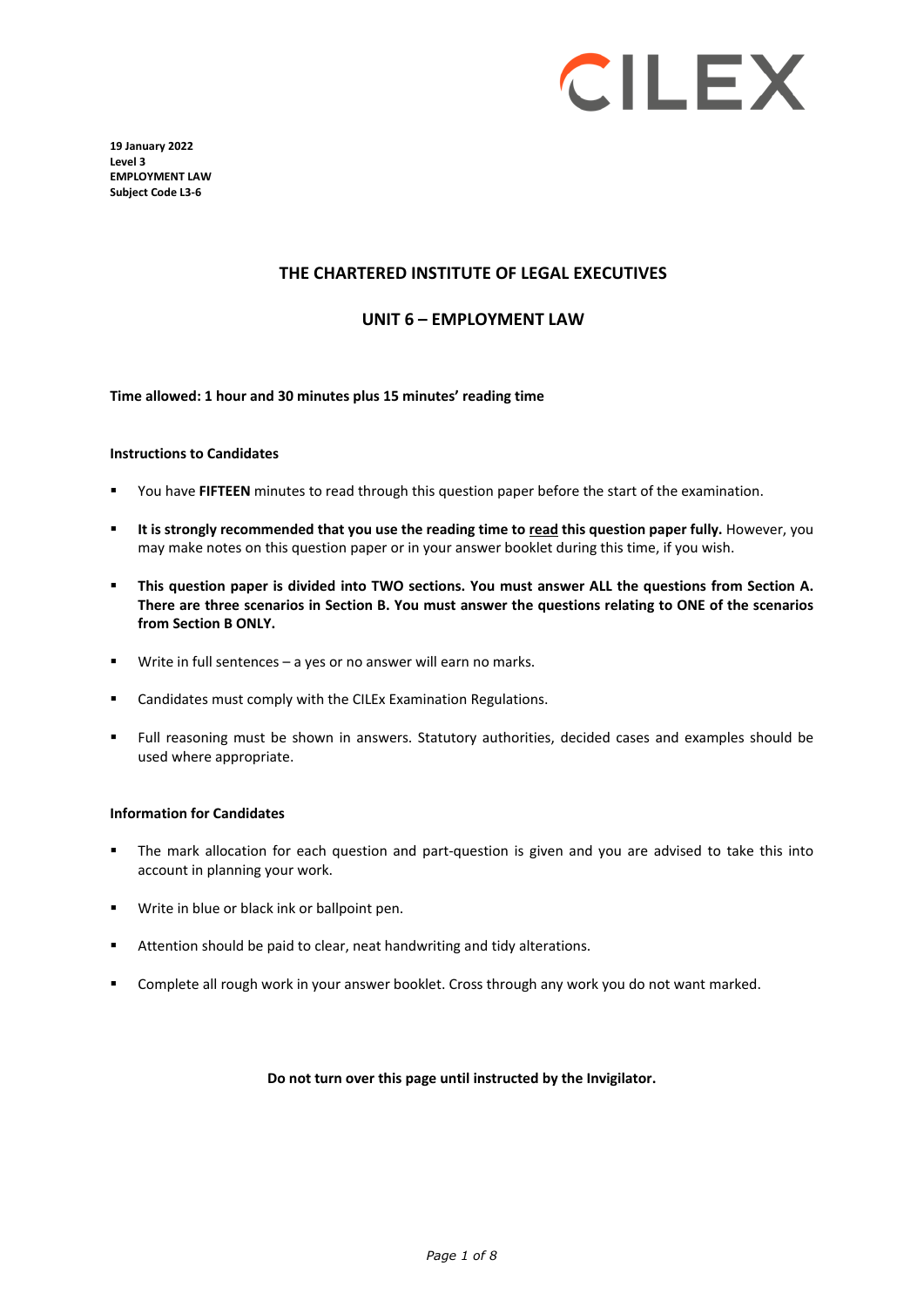# **SECTION A**

# **(Answer ALL questions in Section A)**

| 1.  | Identify three sources of employment law.                                                                                                                |           |
|-----|----------------------------------------------------------------------------------------------------------------------------------------------------------|-----------|
|     |                                                                                                                                                          | (3 marks) |
| 2.  | Explain what a 'garden leave' clause is and why an employer would insert one in a<br>contract of employment.                                             |           |
|     |                                                                                                                                                          | (5 marks) |
| 3.  | Identify two particulars that do not need to be contained in the s.1 statement,<br>Employment Rights Act 1996, but must be specified in other documents. |           |
|     |                                                                                                                                                          | (2 marks) |
| 4.  | Define 'indirect discrimination'.                                                                                                                        |           |
|     |                                                                                                                                                          | (4 marks) |
| 5.  | Identify three work exceptions under Schedule 9 Equality Act 2010.                                                                                       |           |
|     |                                                                                                                                                          | (3 marks) |
| 6.  | Identify the three ways in which a dismissal may occur under s.95(1) Employment<br>Rights Act 1996.                                                      |           |
|     |                                                                                                                                                          | (3 marks) |
| 7.  | Explain what is meant by 'repudiation of a contract' in relation to wrongful dismissal.                                                                  |           |
|     |                                                                                                                                                          | (4 marks) |
| 8.  | Explain the compensatory award given as a remedy for unfair dismissal.                                                                                   |           |
|     |                                                                                                                                                          | (4 marks) |
| 9.  | Define the protected characteristic of gender reassignment.                                                                                              |           |
|     |                                                                                                                                                          | (1 mark)  |
| 10. | Define what is meant by 'self-employed'.                                                                                                                 |           |
|     |                                                                                                                                                          | (1 mark)  |

*(Total Marks for Section A: 30 marks)*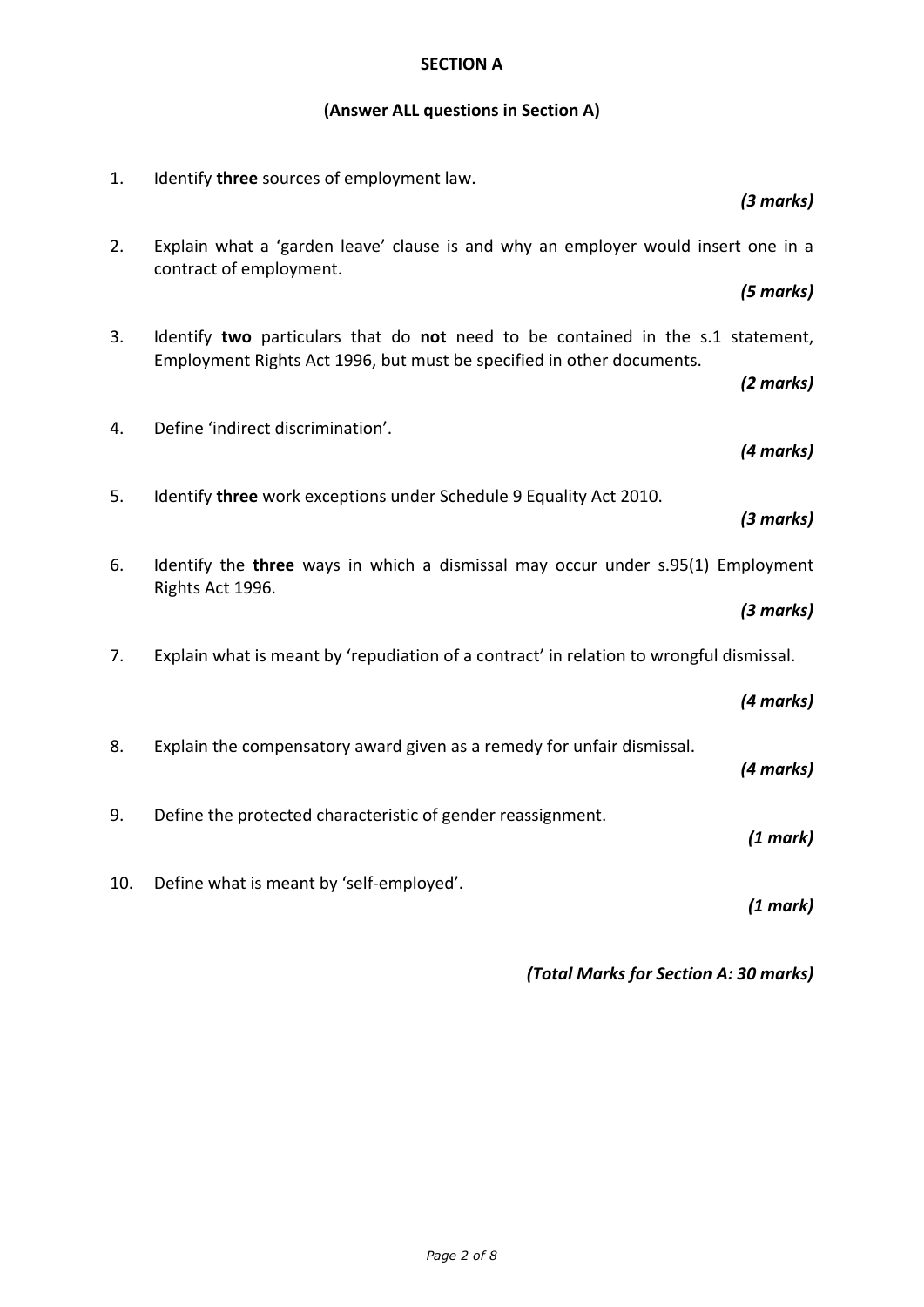### **SECTION B**

# **(There are three scenarios in Section B. Answer the questions relating to ONE of the scenarios ONLY)**

### **Scenario 1**

Ed is a supervisor at Kemps Construction Supplies (KCS), a building supply warehouse in Kempston.

Franz works for KCS in the warehouse, preparing online orders ready for delivery. A few weekends ago, Franz and his partner Jim were seen kissing in a café in Kempston by some of Franz's work colleagues. The following week at work, some of Franz's colleagues started calling him 'Princess'.

Franz also noticed that when he went to the staff canteen, his colleagues would no longer sit at the same table as him, and he could often hear them laughing and making homophobic jokes.

Franz complained to Ed about the conduct of his colleagues. Ed said he would look into it. However, Ed thought it was just a bit of fun and has not done anything about it yet.

Greta also works at KCS preparing orders, and has recently returned to work after being seriously injured in a car accident. The accident left her with severe permanent back pain, and she is no longer able to walk for long periods unaided or lift heavy weights. Greta asked Ed if she could change roles and become a stock checker, as they only have to count the stock and do not lift the boxes.

Ed told Greta that there was no point in her becoming a stock checker, as she cannot walk around the warehouse unaided. Ed also said that the stock checkers were paid a higher amount and, therefore, she would have to pass the same physical and aptitude tests, as he cannot give her preferential treatment. Greta wants to make a complaint about Ed.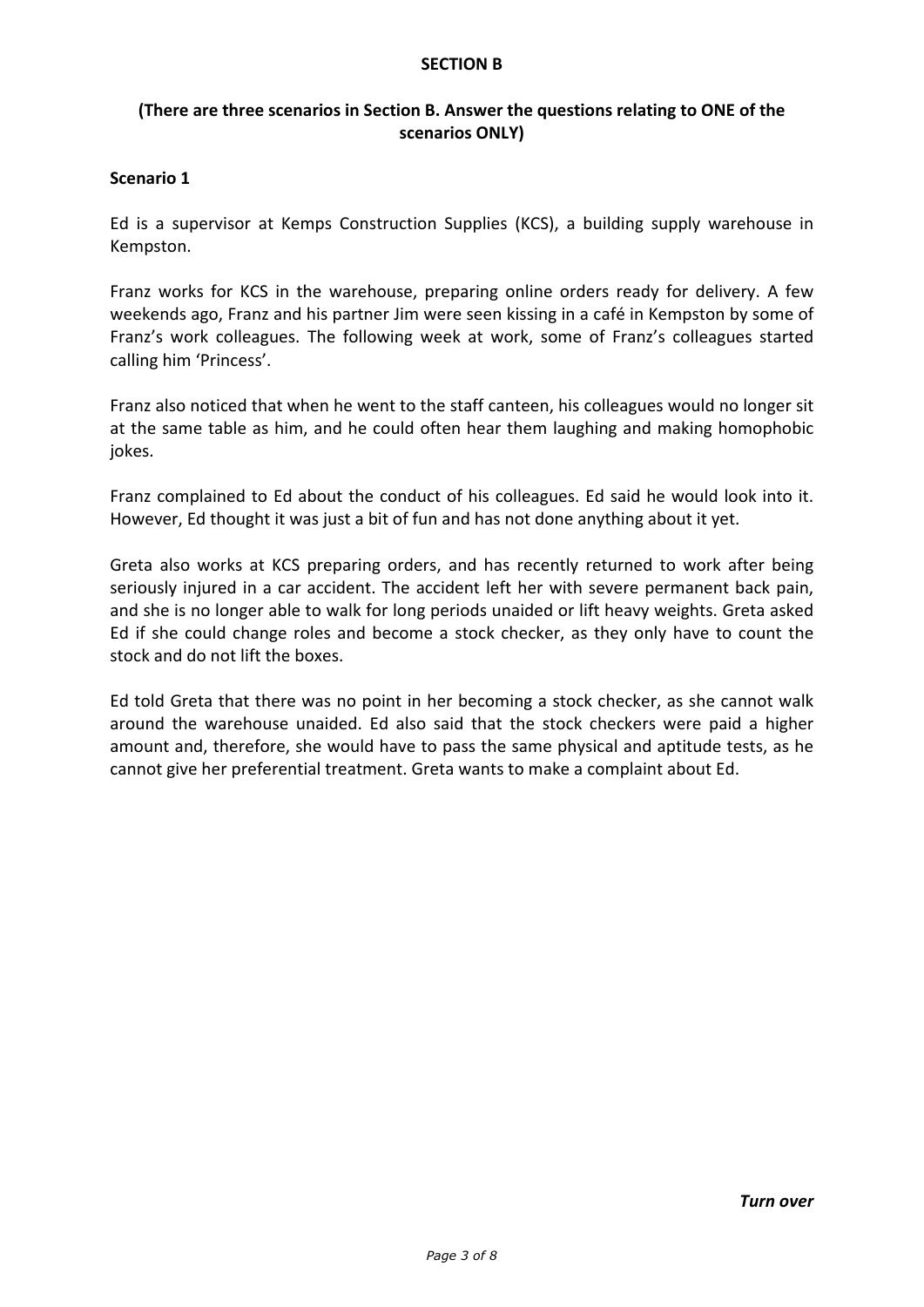# **Scenario 1 Questions**

1. (a) Explain the criteria, which must be met, to establish if a working environment has been made 'hostile'.

*(4 marks)*

(b) Explain whether Franz is likely to be successful in a claim against KCS under the Equality Act 2010.

> *(6 marks) (Total: 10 marks)*

2. Explain whether Greta satisfies the criteria for disability.

## *(8 marks)*

3. (a) Explain the circumstances in which the duty to make reasonable adjustments may arise.

# *(5 marks)*

(b) Identify the factors that an employer should consider when deciding whether to make reasonable adjustments.

*(3 marks)*

(c) Explain whether Ed has a duty to make reasonable adjustments in Greta's case and what would be considered reasonable in these circumstances.

> *(8 marks) (Total: 16 marks)*

4. Greta has decided to raise a grievance against Ed.

Explain the main steps of a grievance procedure.

*(6 marks)* 

*(Total Marks for Scenario 1: 40 marks)*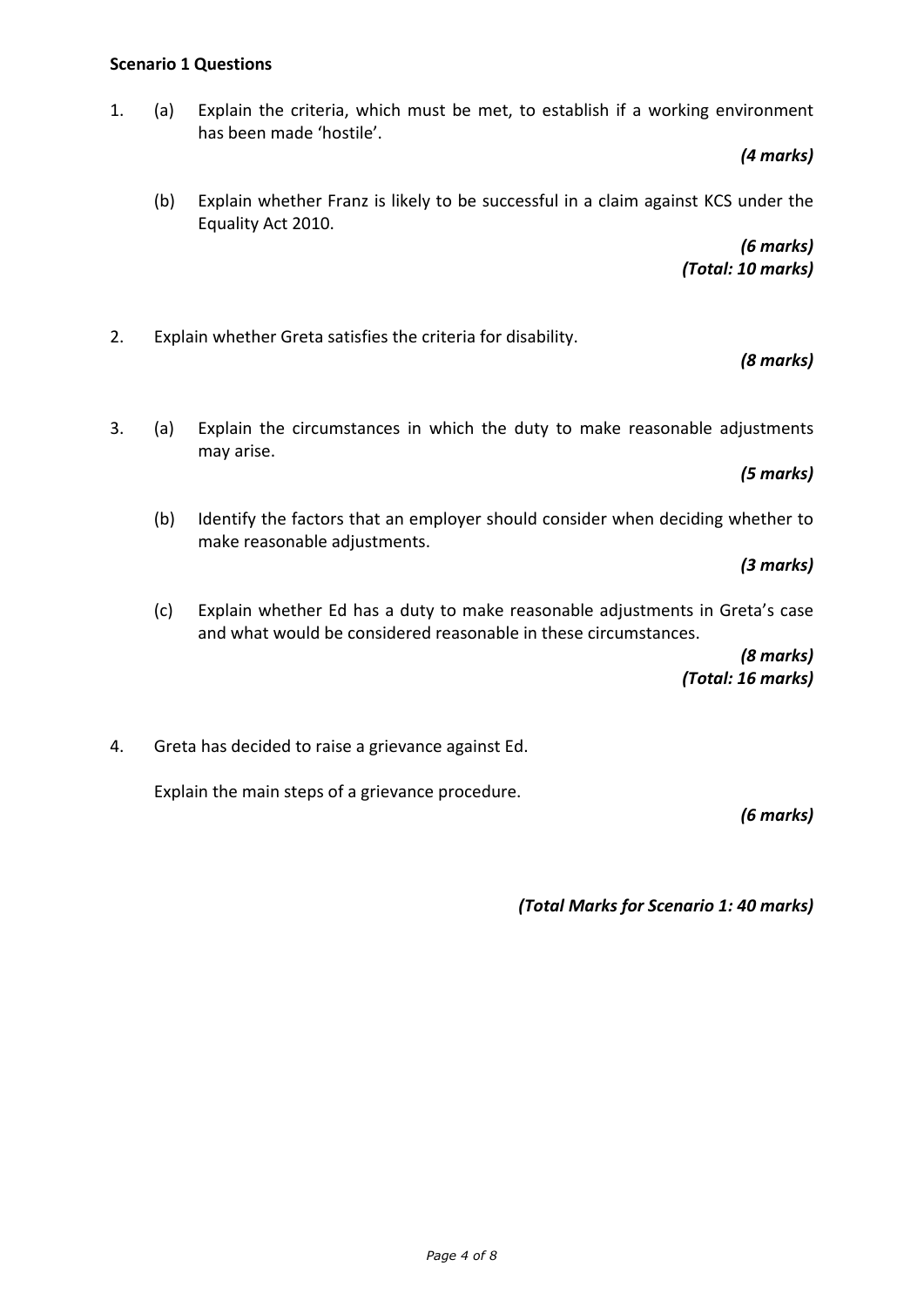# **Scenario 2**

Anna runs Kempston Spa Hotel ('the Hotel'). The Hotel is popular and always has excellent reviews in Spa Monthly, an online magazine.

Burt has worked at the Hotel for three years, providing treatments. His contract of employment describes him as a 'Spa Consultant'. Burt is provided with a uniform to wear. Each week, Anna emails the staff a list of their shifts for that week. At the end of each month, Burt must submit a time sheet for Anna's approval. All staff, including Burt, are given a 'Friends & Family' discount card for 30% off treatments.

Anna suspects that Burt has recently been leaving work early. Anna believes that he has been asking another employee, Corrine, who also provides treatments, to cover for him.

Last Saturday night, Anna went into the treatment room where Burt was supposed to be, but she could not find him anywhere. Anna asked Corrine if she knew where Burt was. Before Corrine could answer, a guest, who overheard Anna's conversation with Corrine, said that she had just seen Burt leaving the Hotel with his guitar.

On hearing the guest say this, Corrine called the guest a liar. Corrine told Anna that Burt had merely gone to put his guitar in the staffroom. The guest was furious about being called a liar. The guest demanded a refund for the rest of her stay, and immediately went online and gave the Hotel a one-star review in Spa Monthly magazine.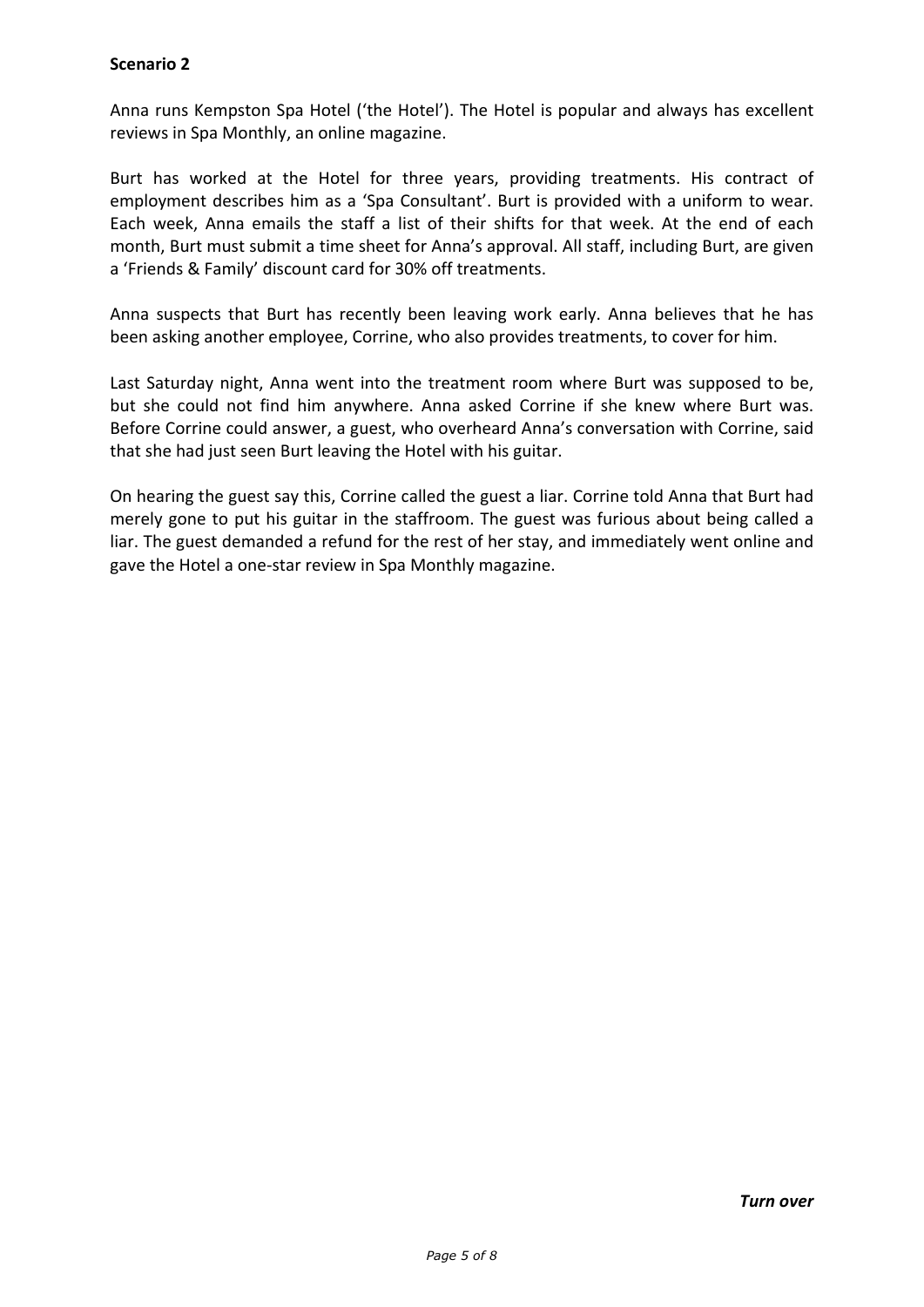### **Scenario 2 Questions**

1. Explain Burt's employment status.

*(8 marks)*

2. Explain the procedure that Anna should follow, if she decides to discipline either Burt or Corrine.

*(8 marks)*

3. Explain whether Burt meets the eligibility criteria to bring a claim for potentially unfair dismissal.

*(5 marks)*

4. Assume for the purposes of Question 4 that Anna decides to dismiss Burt.

Explain:

(a) whether Anna has carried out an adequate investigation into Burt's absences;

*(6 marks)*

(b) whether Anna has a potentially fair reason to dismiss Burt.

*(4 marks) (Total: 10 marks)*

5. (a) Explain what potentially fair reason Anna may rely on, to dismiss Corrine in relation to the bad review.

**[NOTE TO CANDIDATES: Do NOT discuss the potentially fair reason of conduct.]** 

*(4 marks)*

(b) Explain the need for Anna to act with substantive fairness, if she decides to dismiss Corrine.

> *(5 marks) (Total: 9 marks)*

*(Total Marks for Scenario 2: 40 marks)*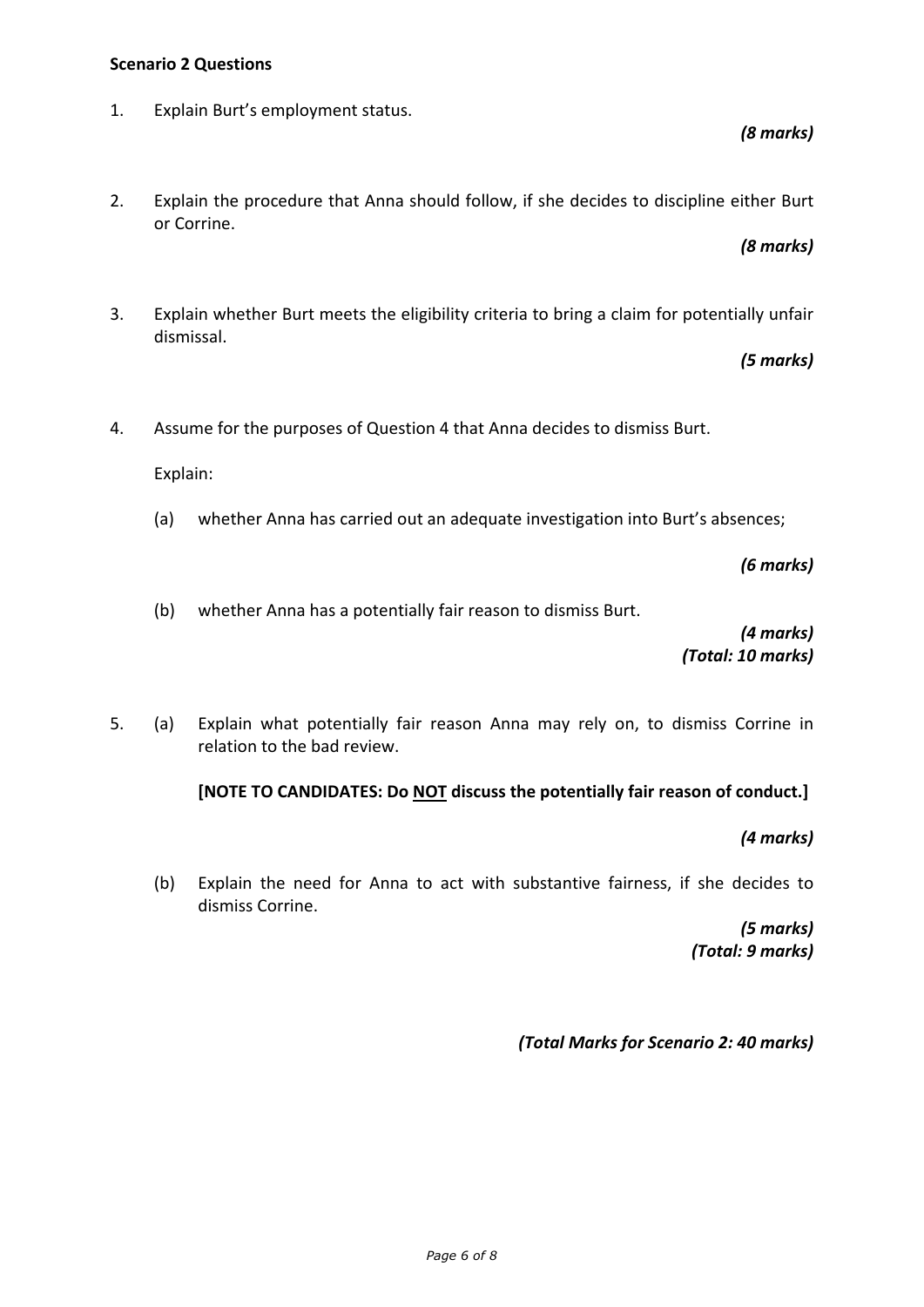## **Scenario 3**

Ali owns Ali's Gym and Swim (AG&S) in Kempston town centre. Ali has recently opened a new branch of AG&S, 15 miles outside Kempston.

Ali has asked his employees if any of them would like to volunteer to work in the new premises for three months, to help get it up and running. None of them has volunteered.

Oscar, who is 26, has worked at AG&S as a personal trainer and a lifeguard for 18 months. He is contracted to work 35 hours per week. Ali told Oscar that he must work extra hours every week. Oscar now works Monday to Saturday 10am till 10pm. He has a 20-minute lunch break each day.

As an employee, Oscar receives £7.50 per hour. Oscar is also entitled to free gym membership and a monthly clothing allowance of £20 for gym and swim wear. Oscar also has 30 days holiday per year.

Last week, Oscar was late for work on Tuesday morning, as he had missed the bus. Ali was furious, as there was a private children's pool party booked. He took Oscar to one side and told him this was unacceptable. On Wednesday, Oscar received an email from Ali, stating that he must finish work on Friday and not come back.

On Thursday evening, after the gym had closed at 10pm, Oscar secretly invited his friends to AG&S for a farewell swimming pool party. Unexpectedly, Ali returned to the gym that night, having forgotten some important paperwork, and discovered the pool party. Ali told everyone to leave immediately. Ali then told Oscar that he should never come back. He also told Oscar he could forget about being paid.